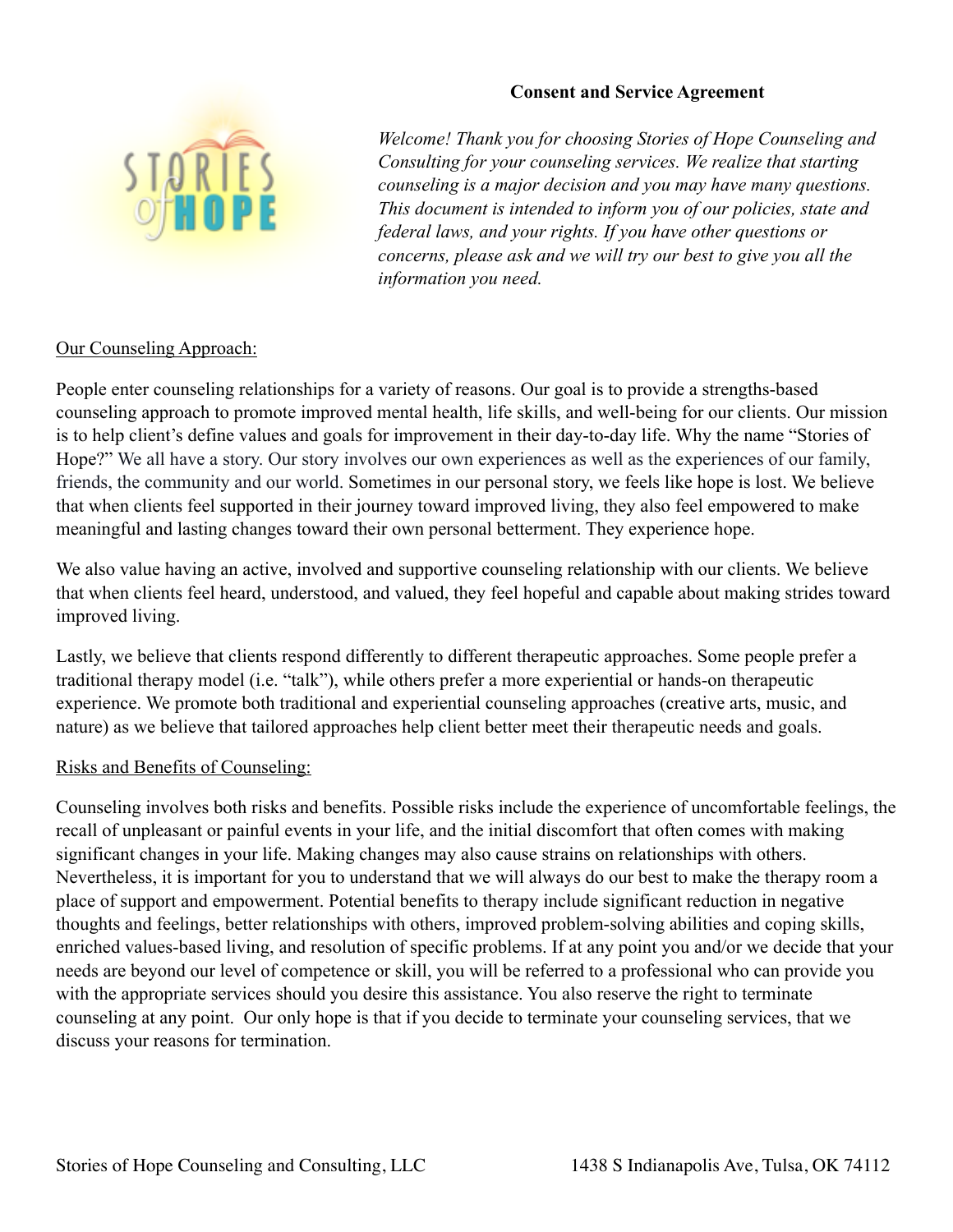# Confidentiality:

Confidentiality is your right to privacy. All communications and records with your counselor are held in strict confidence. Information may be released in accordance with state law when:

- 1) the client signs a written release indicating consent to release
- 2) to release medical or other supporting information necessary to process your insurance claims
- 3) the client expresses serious intent to harm self or someone else
- 4) there is reasonable suspicion of abuse or neglect against a minor, elderly person, or dependent adult
- 5) to acquire payment for services or for billing purposes
- 6) subpoena or court order is received directing the disclosure of information, or
- 7) if you are below 18 years of age; parents have rights to some therapeutic information.

### Electronic Communication:

Telephone and email are not encrypted methods of communication and some confidentiality risk exists with their use. Therapists with Stories of Hope Counseling and Consulting sometimes communicate using these mediums. If you would prefer to not be contacted by telephone or email, please inform your counselor. Furthermore, counseling sessions will not be conducted on the phone or email (including texting) due to risks to confidentiality and respect for client privacy.

### Scheduling and Cancellations:

Scheduling an appointment is a commitment that both counselors and clients honor. Please arrive on time. Appointments can be cancelled or rescheduled if 24-hour notice is provided. *If sessions are cancelled or rescheduled in less than 24 hours, the client agrees to pay \$50 for the missed session.* Please know that exceptions to this policy may be made in the event of a serious medical emergency.

### Emergency Contact:

If you are in crisis and cannot reach your counselor, please go to the nearest emergency room or dial 911.

### Service & Fees:

Payment for a single, 50-minute session is \$110 for licensed therapists and \$90 for therapists under supervision. Payment is due at the time of your scheduled session. Cash (must be exact as counselor does not keep change), check (please make payable to *Stories of Hope Counseling)*, and credit card (Visa, Mastercard, Discover, American Express) will be accepted. We do not currently accept insurance at this time, but can file out-ofnetwork if you choose.

## *Please sign and date below, indicating that you have read, fully understand, and consent to this agreement.*

| Client – Print Name | Date |
|---------------------|------|
| $Client-Signature$  |      |
| Therapist Signature | Date |

A copy of this document will be provided to you after your first session/meeting.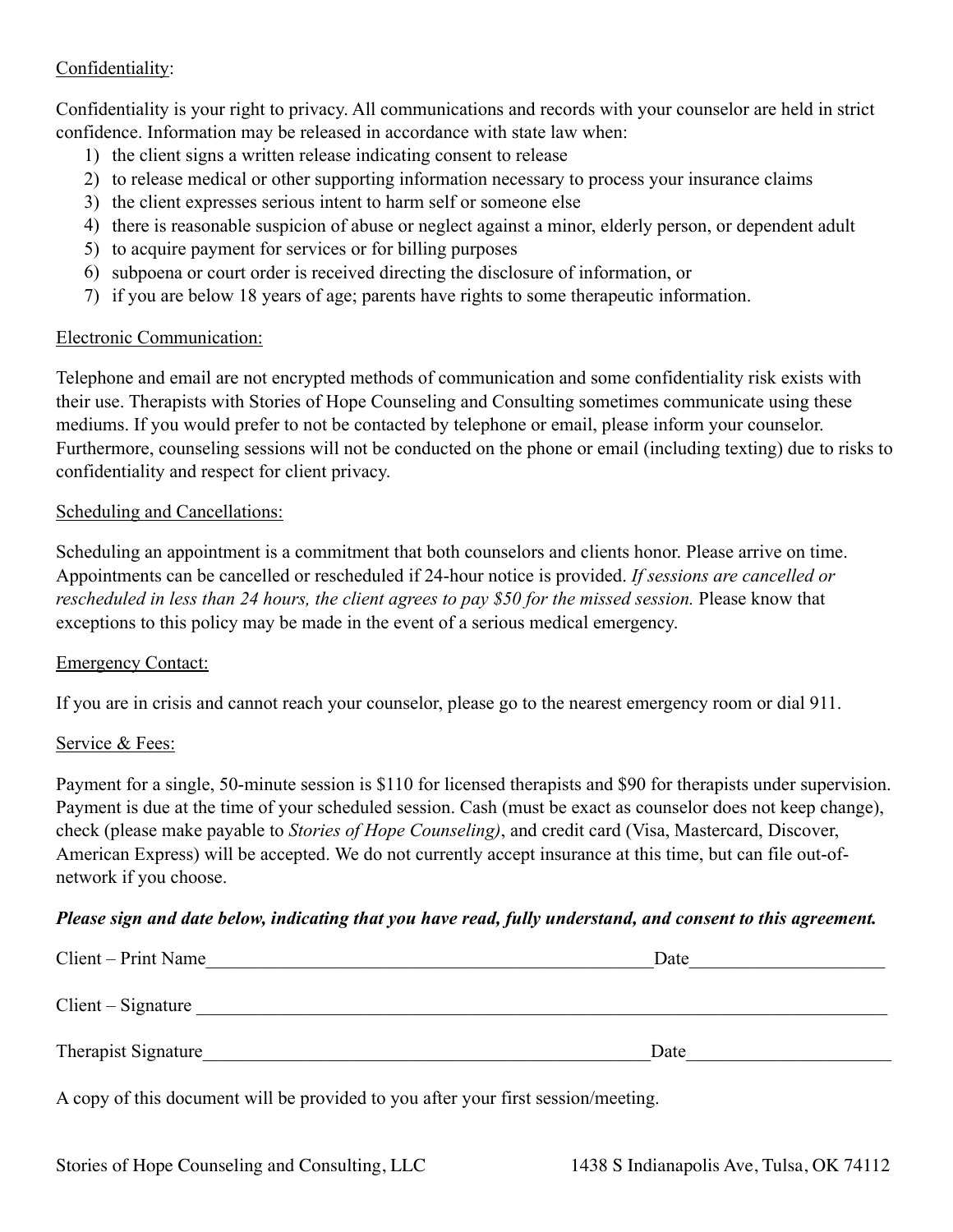# **Stories of Hope Counseling and Consulting, LLC**

# **Notice of Client's Rights**

In the Notice of Privacy Practices counselors are required to inform clients as to their rights under state and federal law. Please review below for your rights as a client:

## **Right to request where we contact you (please circle** *yes* **or** *no***)**

- Home *yes* or *no*
- Work *yes* or *no*
- Cell phone *yes* or *no*
- If not, how may we contact you

# **Right to release your medical records**

- Written authorization to release records to others
- Right to revoke release in writing
- Revocation is not valid to the extent that you have acted in reliance on such previous authorization

# **Right to inspect and copy your medical billing records**

- Right to inspect and copy records
- Counselor may deny this request
- Charges for copying, mailing, etc.

# **Right to add information or amend your medical records**

- May request to amend record
- Number of days to decide
- May deny the request
- If denied, right to file disagreement statement
- Disagreement state and your response will be filled in the record
- Amendment request must be in writing

### **Right to Accounting of disclosures**

- For a six year period beginning June, 2016.
- Exceptions:
	- o Disclosure for treatment, payment or healthcare operations
	- o Disclosures pursuant to a signed release
	- o Disclosure made to client
	- o Disclosures for national security or law enforcement

## **Right to request restrictions on uses and disclosures of your healthcare information**

- Must be in writing
- You are not obligated to agree

# **Right to complain**

- Please first contact Stories of Hope Counseling and Consulting about concerns or complaints
- If not satisfied, right to complain to the U.S. Dept. of Health and Human Services
- No retaliation

# **Right to receive changes in policy**

- May request any future changes
- Request to privacy officer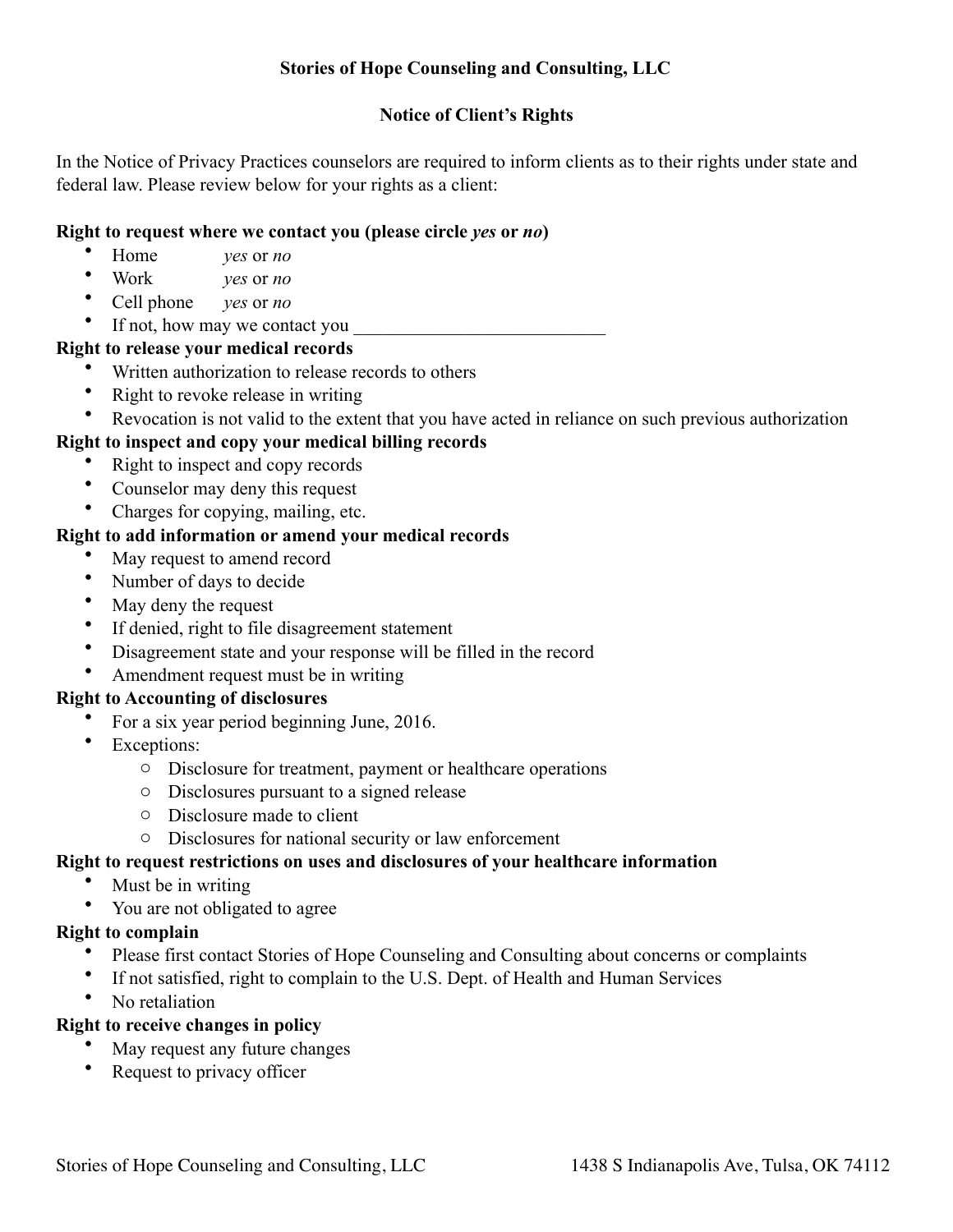# **Stories of Hope Counseling and Consulting, LLC**

# **HIPAA NOTICE OF PRIVACY PRACTICES**

This notice describes how medical/mental health information about you may be used and disclosed and how you can get access to this information. Please review it carefully. All information in this document is for Stories of Hope Counseling and Consulting, LLC and is effective beginning June, 2016. Stories of Hope Counseling and Consulting only releases client information in accordance with state and federal laws and the ethics of the counseling profession.

This notice describes the policies for Stories of Hope Counseling and Consulting related to the use and disclosure of the client's healthcare information. The use and disclosure of protected health information is for the purposes of providing services. Providing treatment services, collecting payment and conducting healthcare operations are necessary activities for quality care. State and federal laws allow us to use and disclose your health information for the following purposes:

**TREATMENT** Use and disclose health information to:

- Provide, manage or coordinate care
- **Consultants**
- Referral sources

**PAYMENT** Use and disclose health information to:

- Verify insurance and coverage
- Process claims and collect fees

# **HEALTHCARE OPERATIONS** Use and disclose health information for:

- Review of treatment procedures
- Review of business activities
- Certification
- Staff training
- Compliance and licensing activities

# **OTHER USES AND DISCLOSURES WITHOUT YOUR CONSENT**

- Mandated reporting
- **Emergencies**
- Criminal damage
- Appointment scheduling
- Treatment alternatives
- As required by law

#### **Authorized Release at time of intake:**   $\mathcal{L}_\mathcal{L} = \mathcal{L}_\mathcal{L}$

I have read the **Notice of Privacy Practices** and **Notice of Client's Rights** and understand the above information. I understand that if I have any questions, I have a right to ask my therapist.

 $\mathcal{L}_\text{max} = \frac{1}{2} \sum_{i=1}^n \mathcal{L}_\text{max}(\mathbf{z}_i - \mathbf{z}_i)$ 

Printed Name Date

Signed Name

Stories of Hope Counseling and Consulting, LLC 1438 S Indianapolis Ave, Tulsa, OK 74112

 $\mathcal{L}_\text{max}$  , and the set of the set of the set of the set of the set of the set of the set of the set of the set of the set of the set of the set of the set of the set of the set of the set of the set of the set of the